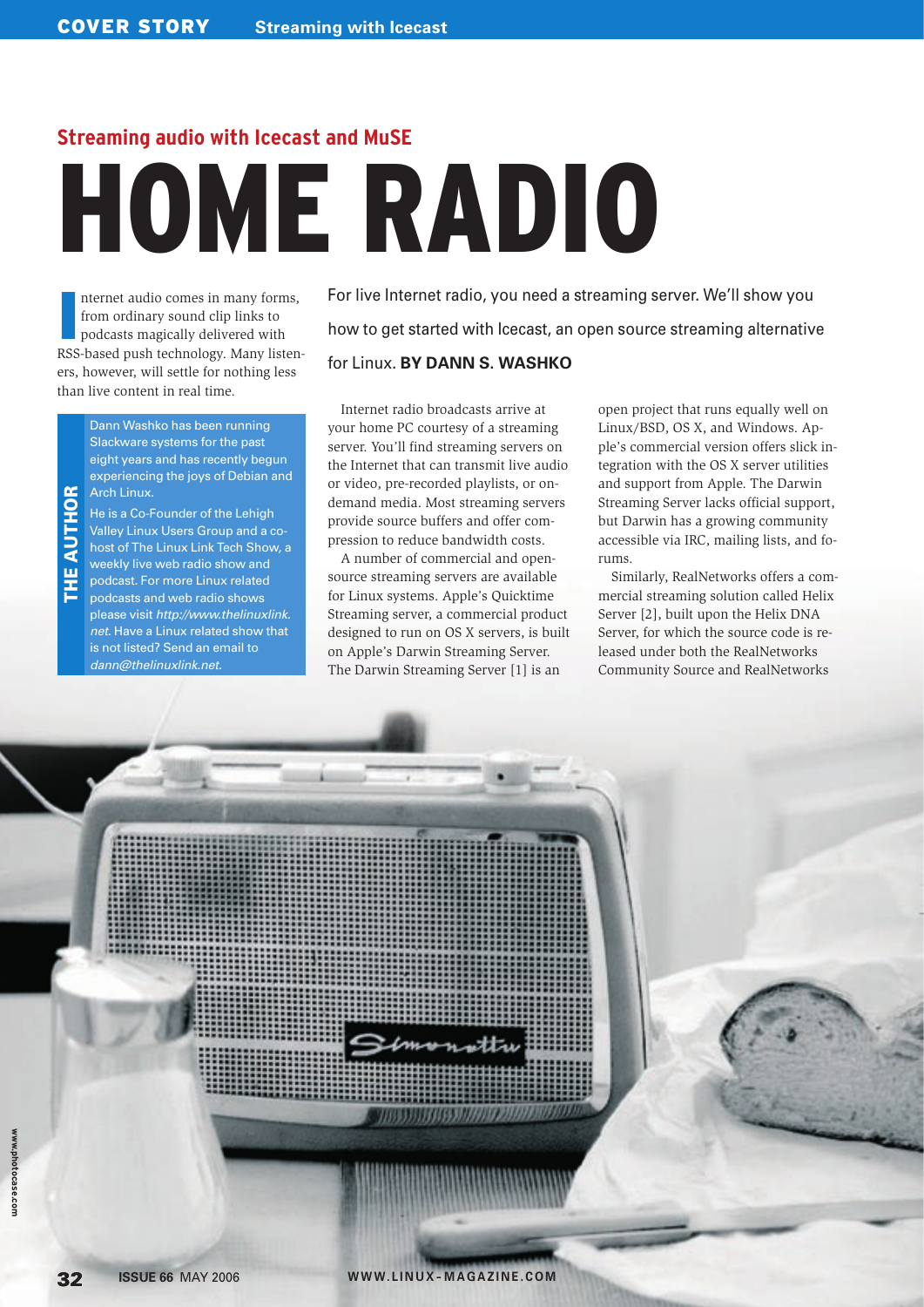Public Source. Although the commercial version includes support for most media formats, the open offerings are limited to MP3, RealAudio, and RealVideo.

One stable and readily available streaming server for Linux users is Icecast2 [3]. Icecast is an open source project supported by Xiph.org, an organization dedicated to "…protecting the foundations of the Internet multimedia from control by private interests." [4] You can download the source code for Icecast from [3], but the chances are your Linux distro already has an Icecast package ready for installation. As of this writing, the current version of Icecast2 is 2.3.1.

#### What is Icecast?

A streaming server such as Icecast listens for incoming connection requests from Internet clients and connects the client to a multimedia content stream. The Icecast server can transmit data in ogg vorbis, ogg theora, and mp3 unicast streams over HTTP.

In a typical streaming scenario the listener makes a connection to the streaming server using an ordinary browser, and the stream becomes sound on the listener's computer through a media player such as AmaroK or XMMS.

Of course, the audio stream Icecast beams to the client must originate from somewhere. Icecast is capable of playing audio files from a playlist. But it is perhaps more common to see Icecast receiving the audio feed from an external application known as a *stream source* or *source client*. The source client transmits the streaming data to Icecast, and Icecast then makes the stream available to the world through Internet-based client connections. In the case of a live broadcast, the source client might be an application that interacts directly with the audio interface to which the microphones are attached. In the case of pre-recorded audio, the source client may simply be acting as a music player transmitting and audio stream to Icecast.

In this article, I'll describe how to install and configure Icecast, and I'll show you how to set up a source client to stream content to the Icecast server. Several source clients are available, including IceS, which is produced by the Icecast team. I'll tell you more about IceS, and I'll also show you how to set up a stream using the MuSE source client.

#### Installing Icecast

If you are going to compile from source, Icecast requires that you have the devel-

|                | <b>Listing 1: Sample icecast.xml configuration file</b>                                          |           |                                                                  |  |  |
|----------------|--------------------------------------------------------------------------------------------------|-----------|------------------------------------------------------------------|--|--|
|                | 01 <icecast></icecast>                                                                           | 27        | $<$ mount>                                                       |  |  |
| 0 <sup>2</sup> | $\langle$ limits $\rangle$                                                                       | 28        | <mount-name>/myshow</mount-name>                                 |  |  |
| 03             | <clients>5</clients>                                                                             | 29        | $\langle$ /mount>                                                |  |  |
| 04             | <sources>2</sources>                                                                             | 30        |                                                                  |  |  |
| 05             | <threadpool>5</threadpool>                                                                       | 31        | <fileserve>1</fileserve>                                         |  |  |
| 06             | <queue-size>524288</queue-size>                                                                  | 32        |                                                                  |  |  |
| 07             | <client-timeout>30</client-timeout>                                                              | 33        | <paths></paths>                                                  |  |  |
| 08             | <header-timeout>15</header-timeout>                                                              | 34        | <basedir>/usr/local/share/icecast</basedir>                      |  |  |
| 09             | <source-timeout>10</source-timeout>                                                              | 35        | <logdir>/usr/local/var/log/icecast</logdir>                      |  |  |
| 10             | <burst-on-connect>1</burst-on-connect>                                                           | 36        | <webroot>/usr/local/share/icecast/web<!--</td--></webroot>       |  |  |
| 11             | <burst-size>65535</burst-size>                                                                   |           | webroot>                                                         |  |  |
| 12             | $\langle$ /limits>                                                                               | 37        | <adminroot>/usr/local/share/icecast/admin<!--</td--></adminroot> |  |  |
| 13             |                                                                                                  | adminroot |                                                                  |  |  |
| 14             | <authentication></authentication>                                                                | 38        | <alias dest="/status.xsl" source="/"></alias>                    |  |  |
| 15             | <source-password>sourcepassword<!--</td--><td>39</td><td></td></source-password>                 | 39        |                                                                  |  |  |
|                | source-password>                                                                                 | 40        |                                                                  |  |  |
| 16             | <relay-password>relaypassword<!--</td--><td>41</td><td><logging></logging></td></relay-password> | 41        | <logging></logging>                                              |  |  |
|                | relay-password>                                                                                  | 42        | <accesslog>access.log</accesslog>                                |  |  |
| 17             | <admin-user>admin</admin-user>                                                                   | 43        | <errorlog>error.log</errorlog>                                   |  |  |
| 18             | <admin-password>changeme</admin-password>                                                        | 44        | <loglevel>1</loglevel>                                           |  |  |
| 19             |                                                                                                  | 45        | <logsize>10000</logsize>                                         |  |  |
| 20             |                                                                                                  | 46        |                                                                  |  |  |
| 21             | <hostname>myhost.org</hostname>                                                                  | 47        |                                                                  |  |  |
| 22             |                                                                                                  | 48        | $\langle security\rangle$                                        |  |  |
| 23             | $\langle$ listen-socket $\rangle$                                                                | 49        | <chroot>0</chroot>                                               |  |  |
| 24             | <port>8000</port>                                                                                | 50        |                                                                  |  |  |
| 25             |                                                                                                  |           | 51                                                               |  |  |
| 26             |                                                                                                  |           |                                                                  |  |  |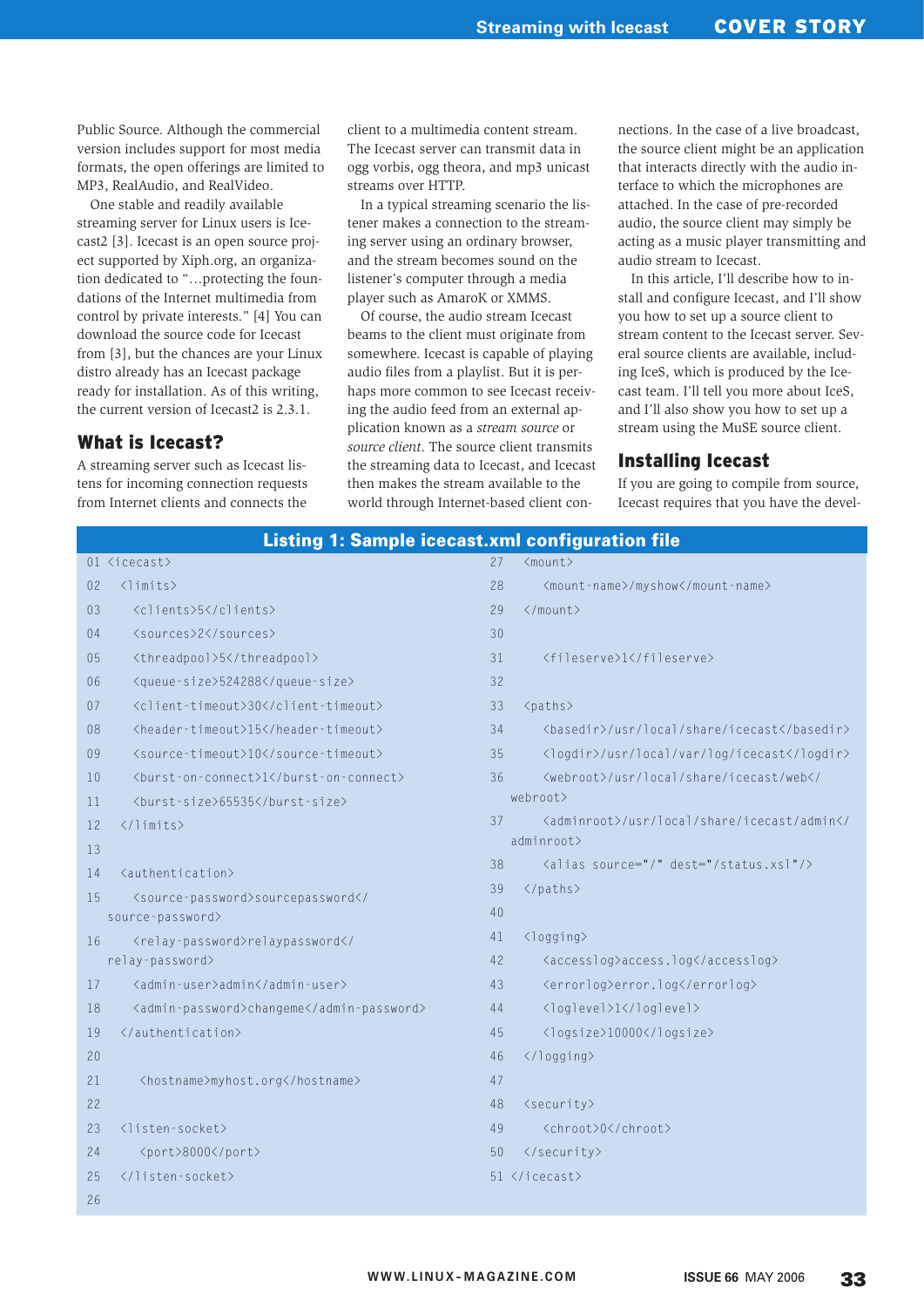opmental libraries for libxml, libxslt, libogg and libvorbis. By default Icecast requires curl, but you can opt to compile without curl using the *-without-curl* switch. Without curl, Icecast cannot perform any Directory Server interaction; that is, you will not be able to advertise your stream on the public Icecast YP lists.

Theora libraries are required for theora video streaming (check out ezstream [5] for a theora source client). For mp3 streams, you should have Lame installed [6]. Most likely, the optional features will be detected by the configure script, so you may not have to provide the enabling switches.

After downloading and extracting the source, install Icecast with the simple three step process:

#### ./configure make make install

Icecast installs in */usr/local* by default. Installing Icecast using your package manager should be pretty straightforward. Debian users take note that, by default, Icecast is disabled in */etc/default/icecast2*. Prior to enabling Icecast and starting the service, it is imperative that you edit the Icecast configuration file and, at the very least, change the password for source and relay clients and the administrative account.

Arch Linux users should be aware that the log file subdirectories are not created. You will need to manually create the directory, which by default is */var/log/icecast*.

## Configuring Icecast

The default configuration file, *icecast.xml* is located in */usr/ local/etc* if you install from source. Most package managers will likely install this con-

figuration either in */etc* or a subdirectory of */etc*. The actual location of the file does not necessarily matter, as you must specify the path to the configuration file when starting Icecast.

Listing 1 illustrates a simple *icecast.xml* file. When editing the *icecast.xml* file, make sure all xml elements are closed, xml tags are spelled correctly, only allowed xml tags are used, and all nested elements are properly closed.

The most important values to set in *icecast.xml* are in the *Authentication* section. Make sure you set your own source, relay, and admin passwords, as well as the admin-user and admin-password values, which are used for administrative functions accessible through HTTP. Icecast has its own administrative webpages that are much easier to use than the administrative syntax. For more information regarding the administrative syntax, consult the Icecast documentation. The relay password is necessary for relay servers . (See the box titled "Icecast Relays.")

The *Authentication* section settings are the only values that must be set in order to begin streaming. The remaining settings can be left at the defaults, but inserting your own values is recommended. See the box titled "Icecast Settings" for more on Icecast configuration parameters.

Should you wish to serve up static files using your Icecast server, the *fileserver* value must be set to 1. Setting this value to 0 prevents static files from being streamed. These media files must be placed in the *webroot* directory and specificied in the url path of the client as a relative path from the *webroot* directory. Ogg-vorbis, ogg-theora, and mp3 files can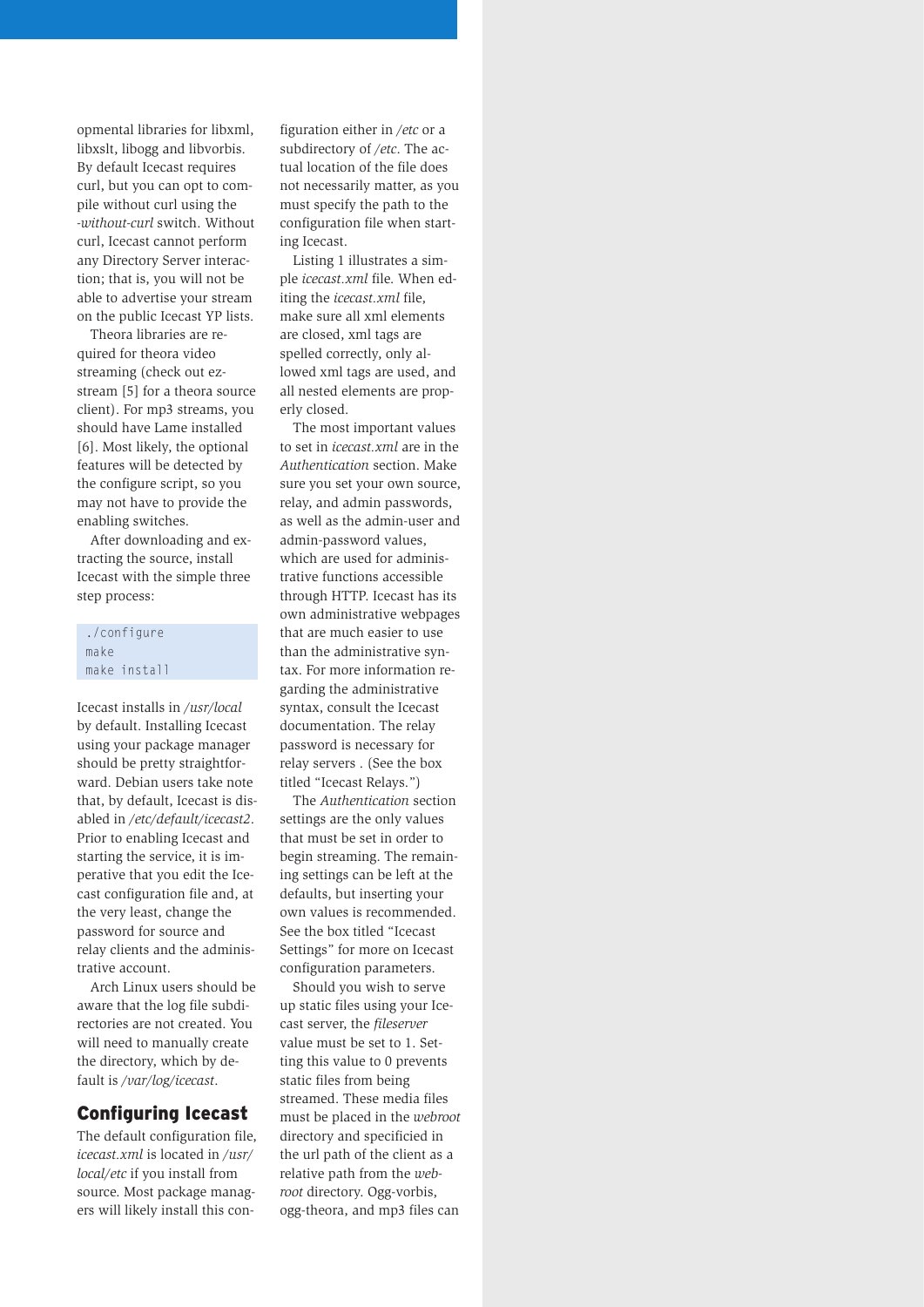be served this way. Additionally, you can create a playlist containing a mixture of supported media types. A playlist would contain a list of mount-points and usually has an *.m3u* extension. An example playlist might look like:

http://mystream.org:8000/2 intro.ogg http://mystream.org:8000/2 song1.ogg http://mystream.org:8000/2 song2.mp3

You can mix media types in a playlist. This playlist requires that the three files all be located in the *webroot* directory.

The remaining configuration sections have to do with paths and logging. Most

The first section of the *icecast.xml* sets some restrictions for the server. Your bandwidth will determine the number of clients allowed to connect simultaneously. Be aware that your source streams will also consume bandwidth. You risk interrupting the source stream or causing problems with client connections if these values are set too high.

Threadpool indicates how many separate threads the server should start to handle client connections. The default value is five, but you may need to raise this value to account for high traffic streams. Be careful not to set this value too high and risk running out of resources on your server.

Queue-size is the maximum value in bytes to allocate for each client queue. The queue accounts for lags that may occur due to bandwidth issues or network interruptions. The Icecast server maintains a separate queue for each user. Should the amount of data in the queue exceed the maximum queue-size value, the client will be disconnected from the stream.

The three timeout values: Client-timeout, header-timeout, and source-timeout should be left at their default values. According to the Icecast documentation, client-timeout is not used. Header-timeout refers to the interval between the client's initial connection and the request for content. The source-timeout indicates how long to wait when the source connection is terminated before dropping the source connection and that mount-

likely, you will not need to change these values, but do take note of them, particularly if you installed from source or are using Arch Linux. The log path may not exist, requiring you to manually create the directory structure. Setting the *loglevel* may be helpful in debugging problems with the server, source streams, or relays. The value set in the example only reports errors. If you are having problems, raise the value to 4 for debugging.

### Starting Icecast

Once the *icecast.xml* file has been properly configured, it is time to start the Icecast server. Do not run the server as root. If you have installed Icecast from your package manager, chances are an icecast user and group were created. If

#### Icecast Settings

point. These values are all in seconds. Burst-on-connectwill send a burst of audio data to the client upon connection, This helps reduce the delay time clients may experience should their media player maintain a buffer. While the overall time from connection to the user experiencing the content is reduced, implementing Burst-on-connect will introduce a short lag in the client's stream. Burst-on-connect accepts a 1 for on and a 0 for off. Burst-size is a size of the data burst in bytes. The default value is 65535 bytes (64kb), which should be sufficient. Hostname is pretty evident; enter the hostname or IP address of your server. Icecast uses this value to create the url for playlists and for listing under YP directories. YP stands for yellow pages. Remember that Icecast must be compiled with curl support in order to make use of YP posting. Xiph.org hosts a YP directory for Icecast streams. To get your stream listed under the Icecast YP directories, consult the Icecast documentation or the comments in the default configuration file supplied by the Icecast sources.

The listen-socket sets the port from which the Icecast server will accept both source and client connections. Although you can use any port number above 1024, most Icecast servers typically run on ports between 8000 and 8010. Unless you absolutely have to change this, leave the value at 8000. Clients will require the port number when attempting to connect to your server.

that is the case, simply issuing the start script (debian users: */etc/init.d/icecast start*) should initialize the server. If you have installed from source, you have a few choices.

First, make sure you have created the log sub directories under the as per logdir element in the configuration file. Second, decide what user account you will be using to run the icecast server (create a new account and group if necessary). You will need to set the owner and owning group of the icecast log directory to the user and group you will be running the Icecast server as, and ensure that this user and group have write permissions to the log directory and the files under the log directory. Then as root:

#### su [user] -c 'z

[path\_to\_icecast\_binary] $\blacktriangleright$  $/$ icecast  $\overline{z}$ -c [path\_to\_configuration] $\triangleright$ /icecast.xml &'

su iceuser -c **2**  $'/$ usr/local/bin/icecast -c  $\overline{z}$ /usr/local/etc/icecast.xml'

Alternately, if you are logged in as the account that you want to run Icecast, simply run it under your current account:

[path\_to\_icecast\_binary] $\triangleright$ /icecast  $-c$   $\triangleright$ [path\_to\_configuration] $\triangleright$ /icecast.xml &

/usr/local/bin/icecast  $-c$   $\overline{z}$ /usr/local/etc/icecast.xml

If you have set the *fileserve* element to 1, you can quickly test your server by copying an *.ogg* file to the *webroot* directory and connecting to your Icecast server with a media player running on a separate system. For instance, using *xmms*, simply choose a play location and enter the following URL:

http://[url or ip of server]: $\mathbb{Z}$ 8000/yourfile.ogg

http://myhost.org:2 8000/hellow.ogg

The Icecast documentation recommends including the *.ogg* extension for any ogg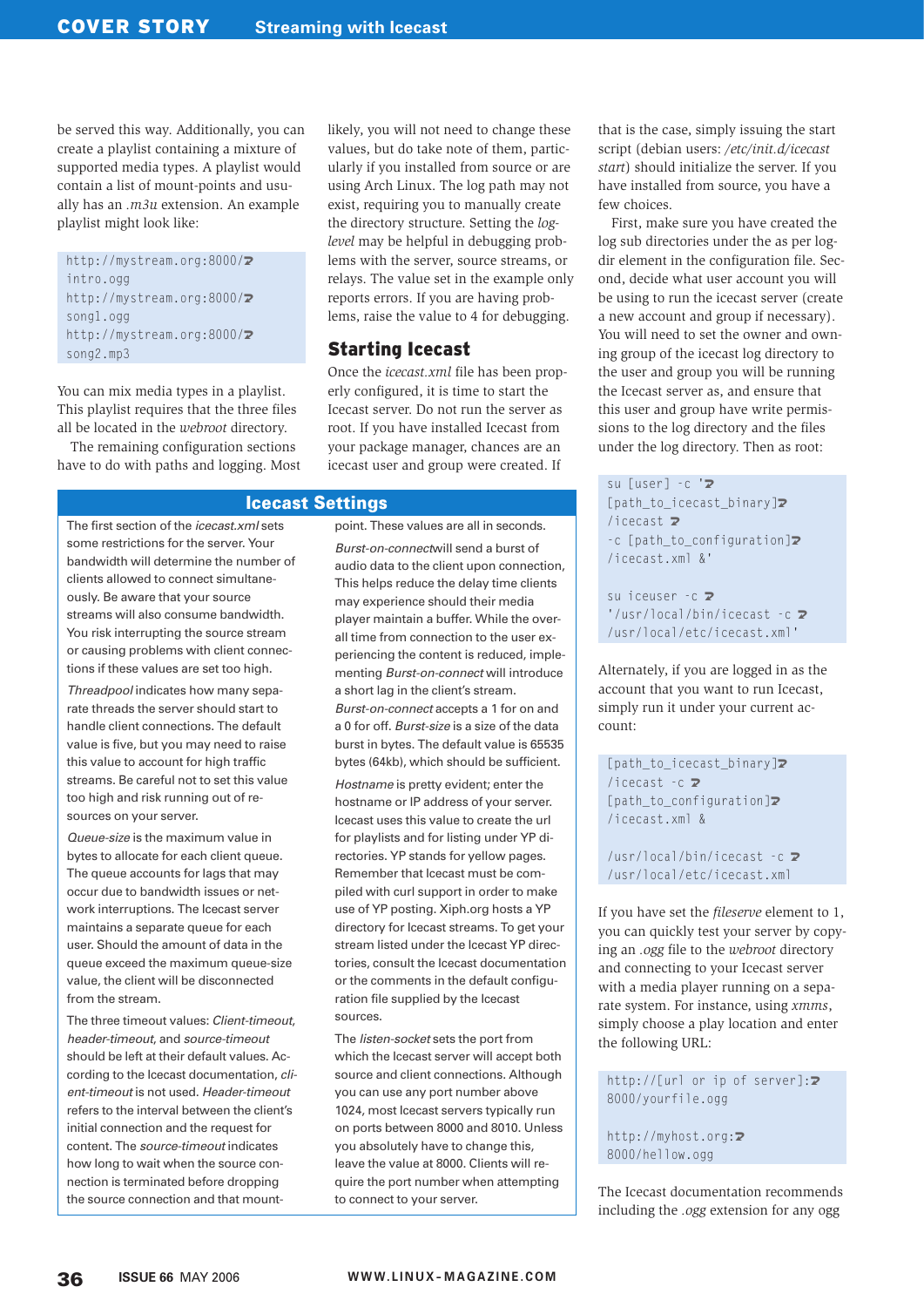

**Figure 1: The MuSE channel window with two files queued.**

stream mount-point or *.ogg* files. Some media players may not properly process the stream as an *.ogg* file unless the extension is specified.

## Adding a Source Client

Now that the Icecast server is running, it is time to connect some external sources. A number of source client programs can send a source stream to an Icecast server. The Icecast team offers Ices. Ices is a command line utility that is configured using an XML file. The Ices source documentation contains example configuration files. (If you are installing Ices from a package, you should be able to find these files in the package's *doc* or *share* directory.) Copy the desired configuration file to your home directory, and make the necessary edits. It is especially important to input module and server details. When you have made the necessary changes to the configuration file, you can ices:

#### ices configfile.xml

The configuration of Ices is pretty detailed; be sure to read the documentation carefully.

## MuSE as Source

If you want to get up and running quickly with a graphical source client, check out MuSE from Dyne.org [7]. MuSE is a multiple streaming engine that is part of Dyne's live multimedia Linux distribution called Dynebolic [8]. The

easiest way to get up and running with MuSE is to download and boot Dynebolic. Incidentally, Dynebolic includes an Icecast server and the capability of easily editing the configuration file. If you choose to try out Dynebolic for the server and source client, you must use two separate systems. You cannot attach MuSE to an Icecast server running on the same system.

The MuSE source code is available from the Dyne.org website, along with packages for Slackware, Debian, Redhat, and OS X.. To compile MuSE from source with a graphical client, you will need GTK+, along with the libxml and glib developmental libraries. MuSE has an ncurses frontend (which requires that you install ncurses [9]) and can also be run as a command line application. Installing Lame is recommended for mp3 streaming support. MuSE can also stream ogg-vorbis if the ogg and vorbis libraries are installed. Additionally, sup-

#### Icecast Relays

If your stream become so popular that you begin to run up against bandwidth limitations, you may want to add a relay server. Icecast offers two kinds of relays: Master-Slave and Single-Broadcast. A Master-Slave relay mirrors all the configured mount points on the master server to the slave server. Setting a mount point is critical if you plan on having any relays, particularly if you have an Icecast slave mirroring all mount points. The mount settings in Listing 1 show a simple mount point with no further parameters. The mount uses the default values and those values specified in the other sections of the configuration file. Mounts can accept a number of parameters, including specific source passwords, a fallback source (should the original source be unavailable), limits, intro audio files, and more.

| $r$ $\vert$ o $\vert$ $\bullet$ $\vert$         |                        | <b>Becart seef laurative</b> |                       |                       | $-1x$ |
|-------------------------------------------------|------------------------|------------------------------|-----------------------|-----------------------|-------|
| Add Server                                      |                        |                              |                       |                       |       |
| Lime Streaming (MF3) Ogg/Vorbis Streaming       | Configure Lame Encoder |                              |                       |                       |       |
| Quality Gowl   Fight   Chighi   Mode   mono   W |                        |                              |                       |                       |       |
|                                                 | 2.0 (16KbK/s 22050Hz)  |                              |                       |                       |       |
| <b>Record Lame Stream</b>                       |                        |                              | I'm Expert            |                       |       |
| <b>Enter filename</b>                           |                        |                              | Profile               |                       |       |
| Browne Record now!                              |                        |                              |                       | Apply.                |       |
| <b>Hast myhost</b>                              |                        |                              |                       | Port 8000 Mrt /myshow |       |
|                                                 |                        |                              |                       |                       |       |
| Name OrAY UNK                                   |                        |                              | Url Http://myhost.org |                       |       |
| Description My Cool Linux Web-Radio Show        |                        |                              |                       |                       |       |
|                                                 |                        |                              |                       |                       |       |
| Login Type loecast 2 - Pass Hermiters           |                        |                              |                       |                       |       |
| Cornect Profile Delete                          |                        |                              |                       |                       |       |
|                                                 |                        |                              |                       |                       |       |

**Figure 2: Fill in your Icecast server information and begin streaming!**

port for uncompressed sound files requires that libsndfile be present.

Be careful not to confuse Dyne.org's MuSE application with the MusE MIDI/ Audio sequencer project.(*http:// www. muse-sequencer. org*). Make sure you do not have MusE installed or you know that installing MuSE will not overwrite any of the MusE files. Given that possibility, if you have the MusE MIDI/Audio sequencer, you may want to configure MuSE to install into it's own directory structure:

#### ./configure -prefix=/opt/MuSE

Once installed, simply start MuSE with the command: *muse*. The main MuSE window (Figure 1) will appear with six buttons across the top, a control bar, and a channel window. You can cue up media files in the channel by right-clicking in the window. You can add more channels by pressing the second button at the top. To remove channels, click the *X* icon in the lower left corner. Figure 1 displays one channel in MuSE with two media files queued. To the left of the channel window is a volume slider that makes it easy to reduce the volume of a media file, allowing you to voice over. Below the channel window is the option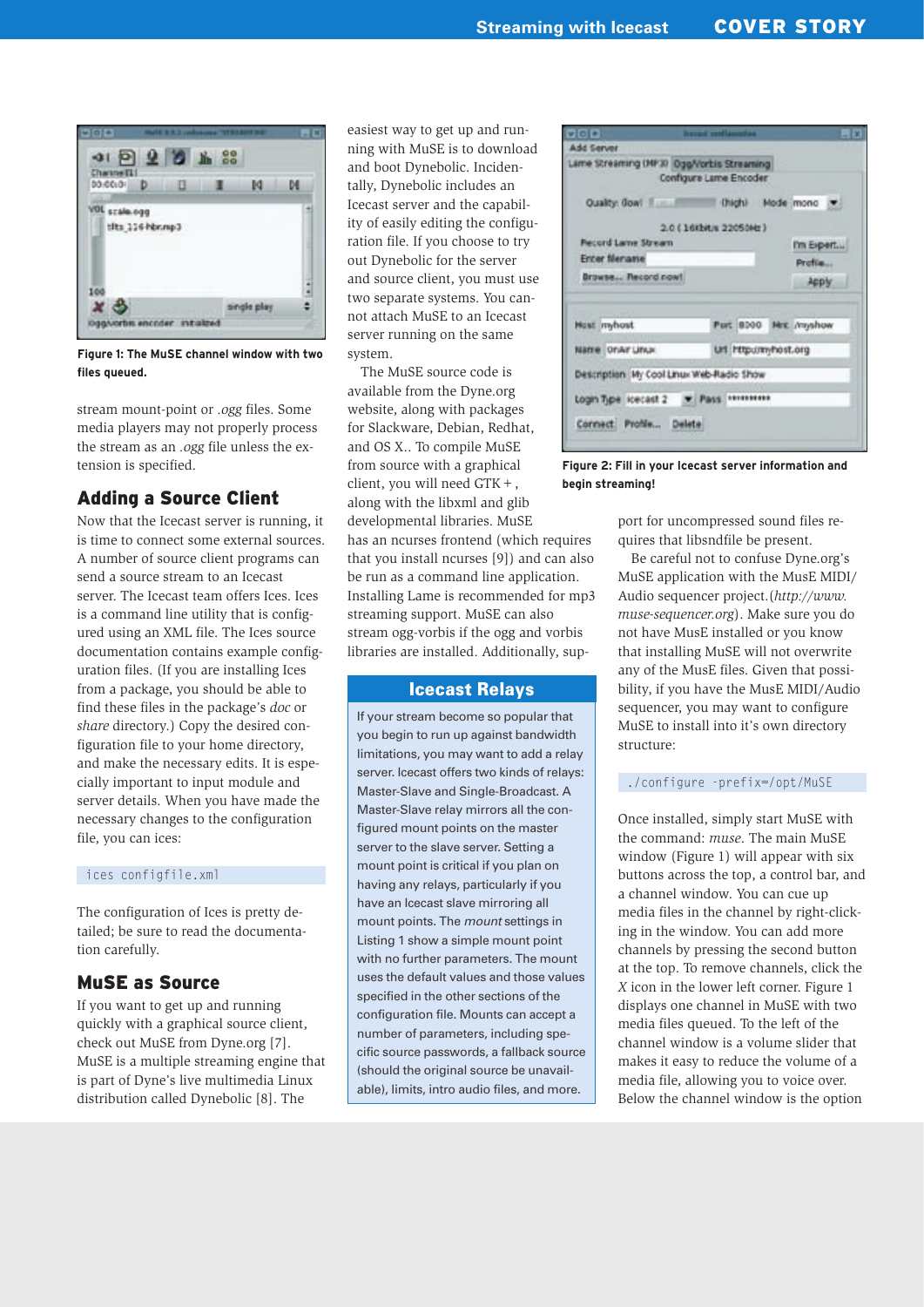|                                | http://www.9000/status.xsl                   |
|--------------------------------|----------------------------------------------|
| ocast Streaming Media Ser      |                                              |
|                                | <b>Icecast2 Status</b>                       |
|                                | Administration   Server Status   Version     |
|                                |                                              |
|                                |                                              |
|                                | Mount Point : (/tilts) : Click to Listen     |
| Stream Title: dits             |                                              |
| Stream Description: If to 123  |                                              |
|                                |                                              |
| Content Type: audio/mpeg-      |                                              |
|                                | Mount Upome  Sun, 25 Feb 200K 16:30:48 -0500 |
| Current Listeners: 0           |                                              |
| Photo Listensence  0.          |                                              |
| <b>Chrism Genre:</b> Institute |                                              |
| Stream URL: URLs.org           |                                              |

**Figure 3: The general information page of the Icecast web interface displays information about the mount-points and allows clients to easily connect.**

to single play the files in the channel, to loop a specific file repeatedly, or to play the list continuously. If you were performing live and wanted background music, you would queue up the audio file and select the loop option, then adjust the volume accordingly.

In addition to files, you can queue up other streams. The order of the queued media can be adjusted by drag-and-drop in the list, and queued files can be deleted by highlighting and choosing delete from the right-click menu.

The microphone (third) and speaker (fourth) buttons toggle the audio input source. Both buttons can be active at the same time. By default, only the speaker button is active, which means only the media playing in the queue will be streamed to the server. Pressing the microphone will stream audio from the line-in on your audio card. The fifth button, *vumeter*, provides a graphical volume meter so you can keep an eye on your levels.

Once you are set up with what you want to stream, the first button, "Let's Stream," will take you to the streaming server configuration window (Figure 2). Muse can send out mp3 and/or ogg-vorbis streams. You can add additional servers to each session by clicking the "Add Server" option at the top of the window and choosing either a Lame (mp3) or ogg stream.

Before you can send the stream to the server, you must fill in the server information in the bottom-third of the window. For Host, enter in the url (without the *http://*) or the IP address of the streaming server and verify that the port is correct. If there is no specific mount point defined for you on the server, you can put any mount point in and it will

automatically be created. The Name, URL, and Description are optional. Depending on how the server is set up, this information may not appear to the clients. Finally, select Icecast2 for Login Type and enter the source password from the server. Click the connect button and you should be streaming.

MuSE offers additional audio options in the "Let's Stream" window. You can adjust the quality of the audio, bitrate, and frequency among other settings. Chances are, for voice, the defaults will be adequate. Be aware that raising any of these values will consume more bandwidth per client.

You can also record what you are streaming for archival purposes. Simply browse to the directory you want to save the stream to, enter a file name. and hit *OK*. When you are ready to begin your session, press the record button. Should you have an existing file of the same name in that directory, the new file will have a *#* appended to it, where *#* is the next incremental value.

## Icecast Web Administration

Once Icecast server is up and streaming, you can visit the information and admin pages of the server through your chosen web browser. Enter the url or IP address of the streaming server, followed by the

## **Icecast2 Admin** Admin Home | List Mountpoints | Move Listeners | Index **Global Server Stats** istener\_connections Ln, 26 Feb 2006 16:21:01 -0500 e\_dent\_connecto stats stats connections

**Figure 4: Administration is easy with the Icecast web interface. Use the Global Server Stats page to check the current status of the server.**